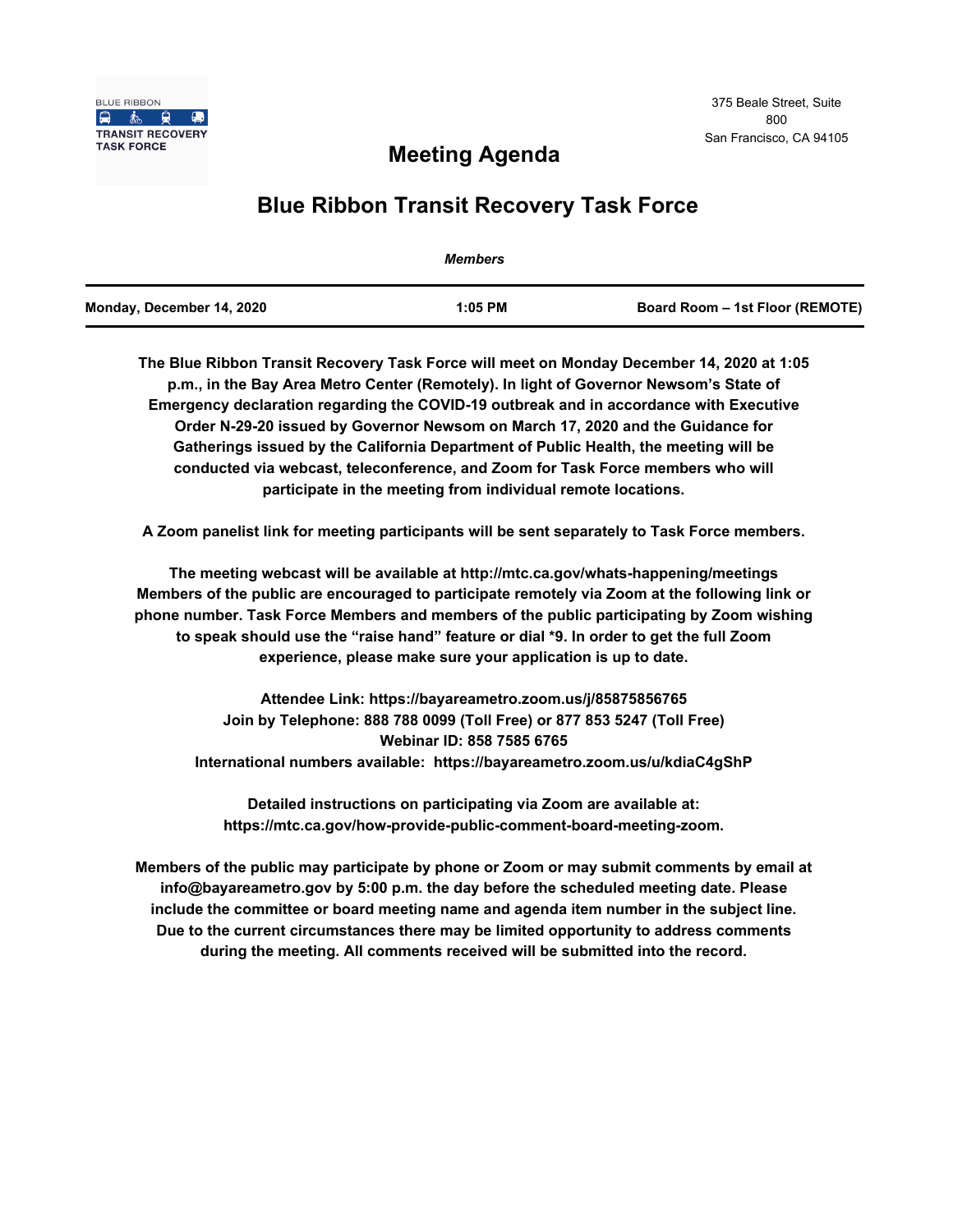#### **1. Roll Call / Confirm Quorum**

*A quorum of this Task Force shall be a majority of its voting members (16)*

## **2. Chair Comments**

*Commissioner Jim Spering*

#### **3. Consent Calendar**

| 3а. | 20-1709             | Minutes of the November 16, 2020 Meeting |
|-----|---------------------|------------------------------------------|
|     | <b>Action:</b>      | Approval                                 |
|     | <b>Attachments:</b> | DRAFT Minutes BRTRTF 11 16 2020          |
| 3b. | 21-0063             | <b>BRTRTF #7 Meeting Summary</b>         |
|     | <b>Action:</b>      | Approval                                 |
|     | <b>Attachments:</b> | <b>Summary BRTRTF Meeting #7</b>         |

# **4. Advancing Equity (Action Plan Goal 2)**

*A set of draft equity principles for the Transformation Action Plan will be presented for feedback and discussion.*

| 20-1710         | <b>Memo Draft Equity Principles</b>                |
|-----------------|----------------------------------------------------|
| <u> Action:</u> | Information                                        |
| Presenter:      | Steve Kinsey, CivicKnit                            |
| Attachments:    | <b>Draft Equity Principles</b>                     |
|                 | <b>Goal 2 Draft Equity Principles Presentation</b> |

#### **5. Transit Operator Recovery (Action Plan Goal 1)**

*Transit operators will provide an update on recovery.*

- [20-1712](http://mtc.legistar.com/gateway.aspx?m=l&id=/matter.aspx?key=21577) Transit Operator Recovery Update
- *Action:* Information
- **Presenter: Transit Operators**

**Attachments:** [Transit Operator Recovery Update Presentation](http://mtc.legistar.com/gateway.aspx?M=F&ID=f96f7fe0-7a3d-4f14-bafb-915e78343ece.pdf)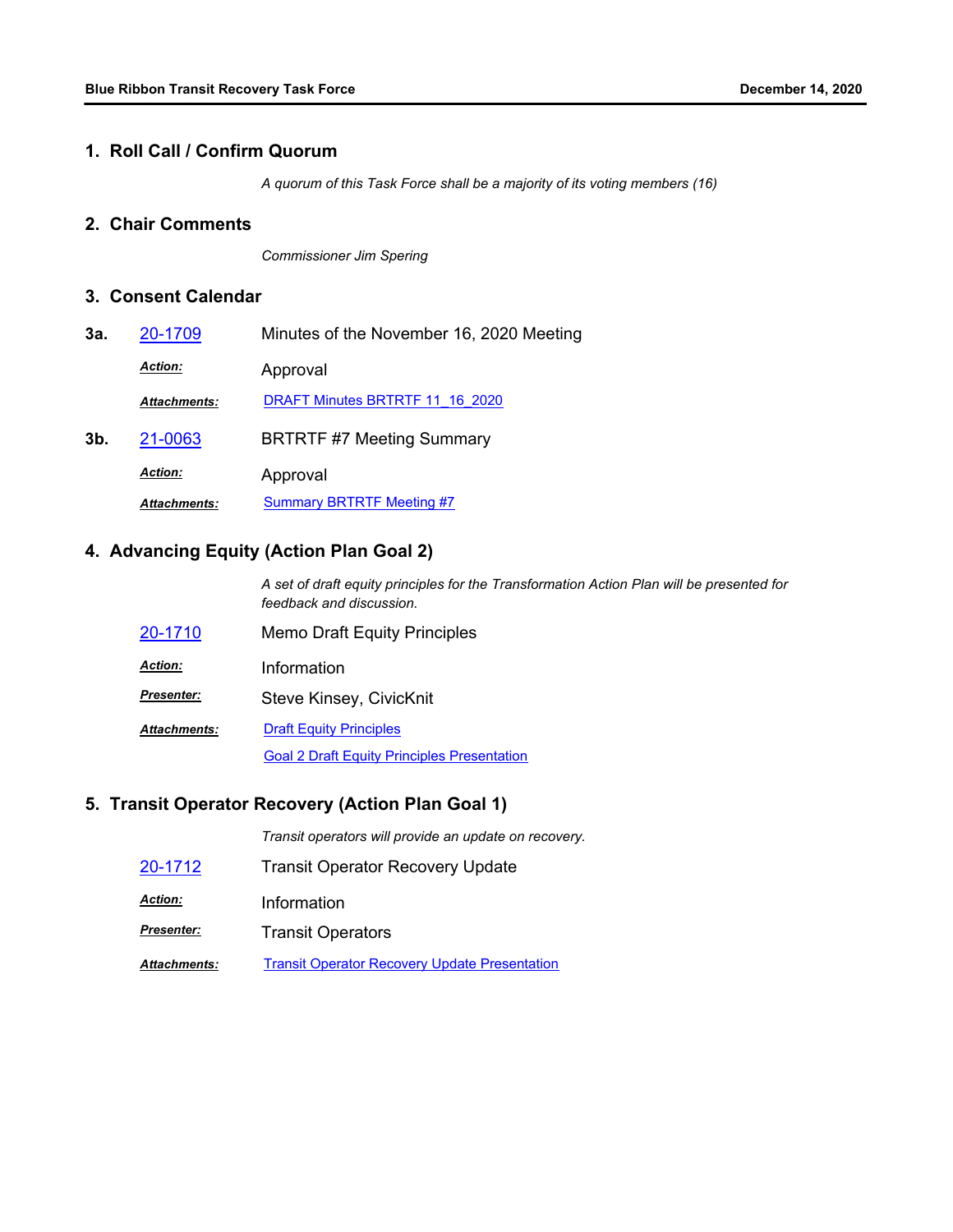#### **6. Network Management (Action Plan Goal 3)**

| A presentation on MTC's legislative authority will be provided as context for the network |
|-------------------------------------------------------------------------------------------|
| manager discussions. Additionally, the Task Force will begin discussions on defining the  |
| problem to be addressed and transit operators will share their current efforts related to |
| these topics.                                                                             |

**6a.** [20-1711](http://mtc.legistar.com/gateway.aspx?m=l&id=/matter.aspx?key=21576) MTC Authority *Action:* Information Therese McMillan, MTC *Presenter: Attachments:* [MTC Authority](http://mtc.legistar.com/gateway.aspx?M=F&ID=3ffc48e1-c6f0-4123-98ae-cdb84e06815c.pdf) **6b.** [21-0064](http://mtc.legistar.com/gateway.aspx?m=l&id=/matter.aspx?key=21657) Network Management: Defining the Problem *Action:* Information

Steve Kinsey, CivicKnit and Transit Operators *Presenter:*

*Attachments:* [Network Management: Defining the Problem](http://mtc.legistar.com/gateway.aspx?M=F&ID=988b49e0-6757-4fb9-bfea-d0fac47bac80.pdf)

#### **7. Current Regional Initiatives (Action Plan Goal 4): Bus Transit Priority**

|                | The December Task Force meeting will kick off Goal 4 with an introduction of the current<br>regional initiatives and an overview presentation of the Bay Area Toll Authority (BATA)<br>efforts to prioritize transit in traffic. |
|----------------|----------------------------------------------------------------------------------------------------------------------------------------------------------------------------------------------------------------------------------|
| 20-1725        | <b>Current Regional Initiatives: Bus Transit Priority</b>                                                                                                                                                                        |
| <b>Action:</b> | Information                                                                                                                                                                                                                      |

Steve Kinsey, CivicKnit and Andrew Fremier, MTC Staff *Presenter:*

*Attachments:* [Current Regional Initiatives -- Bus Transit Priority](http://mtc.legistar.com/gateway.aspx?M=F&ID=8c59ea42-bbf5-403a-a3fb-38482a5e6f3f.pdf)

# **8. Public Comments / Other Business**

| 20-1713             | <b>Correspondence Received</b>                                                    |
|---------------------|-----------------------------------------------------------------------------------|
| <b>Attachments:</b> | <b>BRTRTF Member Randi Kinman Impacts of COVID-19 for people with disabiliti-</b> |
|                     | <b>Transit Operators Letters 13 DEC 20</b>                                        |
|                     | <b>Small Transit Operator Letter 13 Nov 20</b>                                    |

## **8. Meeting Summary**

*Steve Kinsey, CivicKnit*

## **9. Adjournment**

*The next meeting of the Blue Ribbon Transit Recovery Task Force will be held Monday, January 25, 2021 at 1:05 p.m. remotely and by webcast as appropriate.*